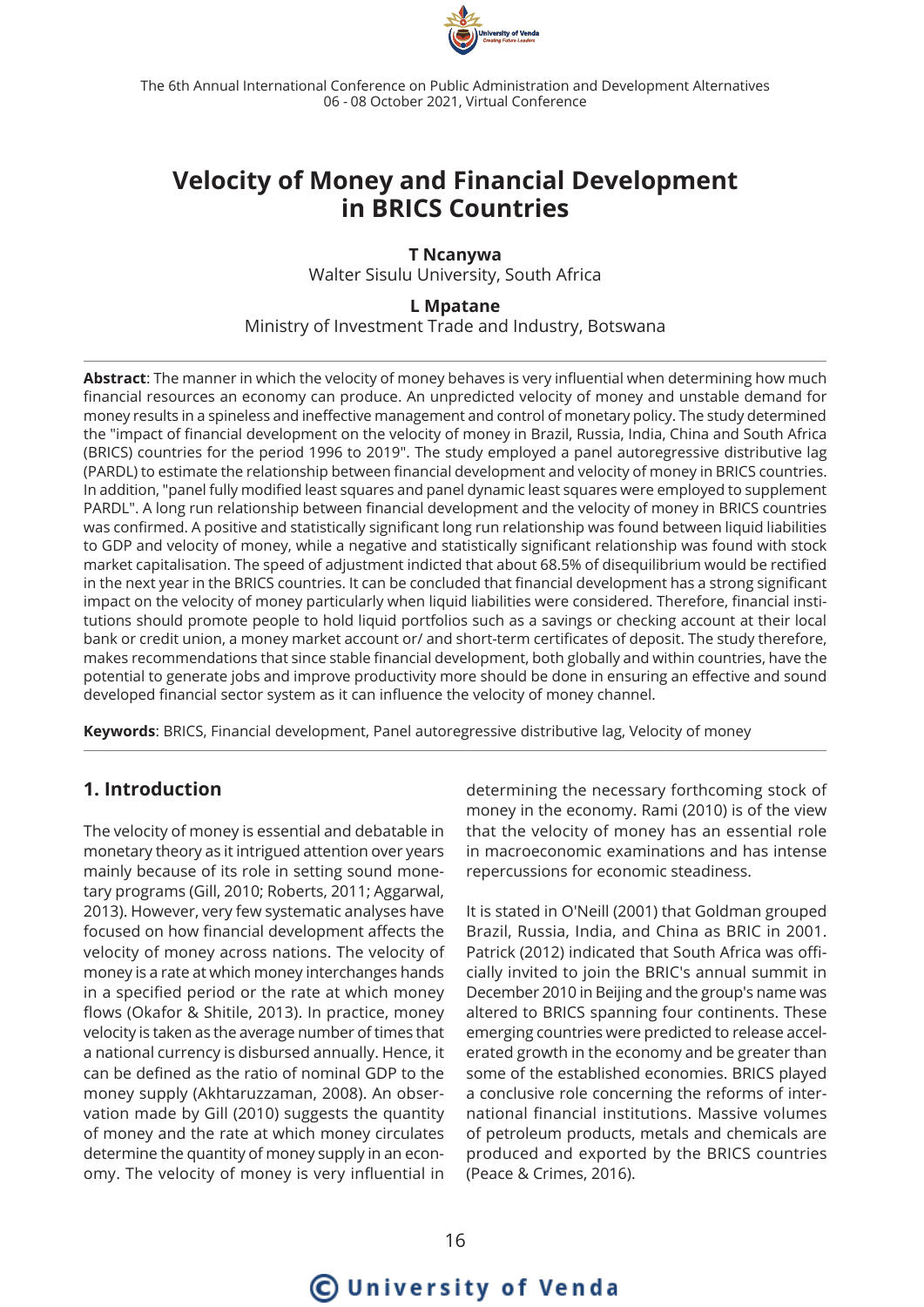There are several measurements for financial development that appear in literature and most of them based on two categories namely monetary aggregates and stock market aggregates (Khan & Gill, 2013; Peace & Crimes, 2016). Earlier literature on financial development suggested different monetary aggregates were used, such as M1 (currency and demand deposits) and M2 (M1 plus short and medium-term demand deposits (Khan & Senhadji, 2000). However, it has been found that monetary aggregates tend to be poor proxies for financial development with underdeveloped financial systems (Hassan, Sanchez & Yu, 2011). This is because monetary aggregates, M1 and M2, are more linked to the ability of a financial system to provide a medium of exchange as opposed to the ability to allocate funds efficiently between savers and borrowers (Khan & Senhadji, 2000). But it must be noted that for developing countries, such as South Africa, M2 is used as a proxy to measure financial depth (Peace & Crimes, 2016).

The velocity of money and financial development indicators are classified under the financial system and their effects can spill over to the real sector. A functional financial system mobilizes savings from depositors and then provides investment opportunities through credit lines to entrepreneurs. According to the Kynveld Peat Marwick Goerdeler (KPMG, 2015), a functional financial system in developed countries promotes growth and drives entrepreneurial innovation, technological progress, and facilitates human as well as physical capital accumulation. It is thus expected that the country's economy will demonstrate vigorous growth similar to other middle-income countries with a similar financial structure and economic development history.

There have been fluctuations in the trends of the velocity of money in the BRICS countries, giving a V-shaped trend. For instances, in Brazil was 35.12 in 1996 increased to 58.41 in 2001 decline to 56.43 in 2004 reached a peak of 93.70 in 2015 (World Bank, 2018). The discrepancies in the velocity of money for BRICS countries have inferences for monetary policy especially for the reserve banks that utilise the monetary targeting framework. Unsteady velocity creates challenges in the forecasting of ideal monetary aggregates and thereby affecting the foundation of monetary policy verdicts. Developed economies are associated with more challenges in distinguishing between money

and money substitutes (Okafor & Shitile, 2013). Kannapiran (2001) stressed that velocity is not only vital in determining the extent to which monetary policy is effective but also very fundamental in assessing whether the short-term policy is effective. Additionally, several studies such as Akhtaruzzaman (2008), Gill (2010), Akinlo (2012), Okafor and Shitile (2013), Ng'imor and Muthoga (2015) and Aruna (2016) amongst others, have examined the relationship between financial development and velocity of money in different countries and yielded contradicting results. It should be noted that the novelty of this study is its contribution assessing the impact of financial development on the velocity of money in BRICS countries particularly by incorporating liquid liabilities to GDP as a proxy of financial development. The paper is structured as follows; review of literature, methodology, results and discussions and conclusion and recommendations.

# **2. Literature Review**

### **2.1 Theoretical Literature**

This section discusses the theories that emanated regarding money and these comprise amongst others quantity theory of money: Classical view, Cambridge approach to money demand and Friedman money demand theory/ modern quantity theory. An assessment of the theoretical and empirical literature on financial development and velocity of money indicates that most studies adopted the velocity of money function based on the modern quantity theory, which accommodates institutional and opportunity cost factors in its analysis (Akinlo, 2012; Okafor & Shitile, 2013; Ng'imor & Muthoga, 2015; Aruna, 2016). According to Ng'imor and Muthoga (2015), the classical, Keynesian and modern quantity of money support the contention that real income, interest rate, and institutional factors are the major aspects that affect the velocity of money. The outcomes of this study are based on the modern quantity of money and the Cambridge money demand theories.

The classical quantity theory is relevant as it gives us the expected relationship between the velocity of money and the stock of money at a given time. This theory established an inverse relationship between the two, implying that we might find a negative relationship between the velocity of money and stock market capitalisation (Kannapiran, 2001). The Cambridge money demand theory suggested the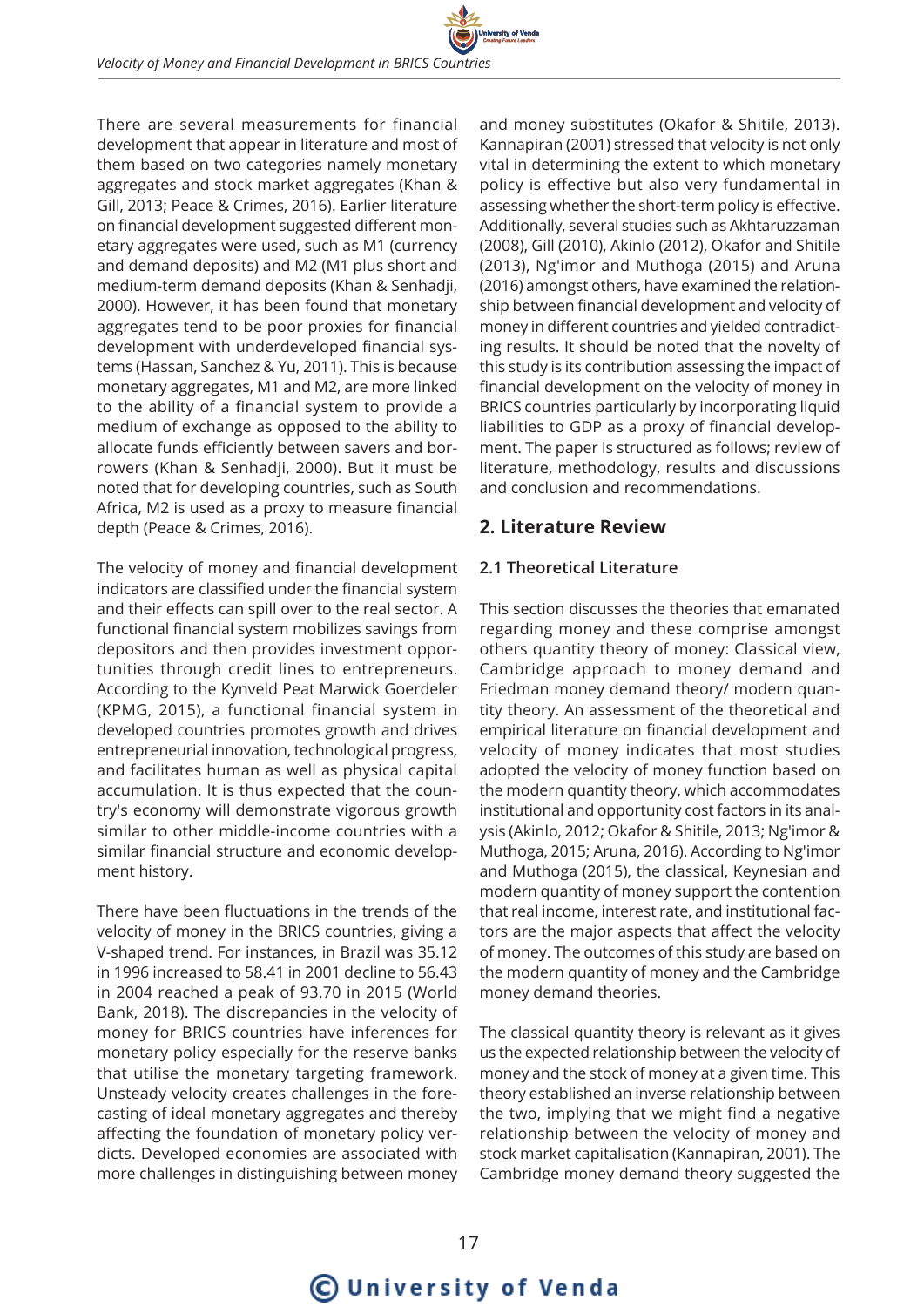

direct relationship between the velocity of money and liquid liabilities. This theory advocated that citizens do not hold money for transaction costs only but also for the conveniences and security of having cash on hand. This portion of the money is usually denoted as a portion of nominal income and is viewed as wealth by many.

The quantity theory of money preserved velocity as a constant with the inference that an expansionary monetary policy needs no interrogations, as it would affect nominal output levels (Okafor & Shitile, 2013). According to Okafor and Shitile (2013), the Chicago school steered by Milton Friedman argued that the velocity of money is highly affected by demand management policies and as a result, it is a non-stationary variable. Inconsistency in the values of velocity has verified the theory to be invalid. Concerning steadiness in money velocity, the literature allied with established economies has revealed that money velocity is neither faultlessly steady nor completely foreseeable (Rami, 2010). This is confirmed by the fluctuations in the trends of the velocity of money measured by the velocity of broad money (M2) in the BRICS countries from 1994 to 2015.

### **2.2 Empirical Literature**

Among studies that researched financial development and the velocity of money is a study by Ng'imor and Muthoga (2015) using quarterly data in Kenya. The findings of the study revealed a weak impact from both interest rate and inflation towards income velocity of money. Akinlo (2012) investigated the impact of financial development on the velocity of money in Nigeria and discovered statistically significant relationship. Liu and Chen (2016) found a positive and significant association between velocity of money and financial systems on banking and capital markets of developed countries in OECD and developing countries in APEC. Higher stock market turnover increased the demand for money and therefore increasing the velocity ratio. The results are consistent with the findings of Khan, Gill, and Haneef (2013) whose analysis revealed a positive association between financial development and the velocity of money in Pakistan. Furthermore, Altayee and Adam (2012) examined the impact of financial development on the velocity of money under interest-free financing in Sudan over the period 1992 to 2012. A positive long-run relationship was found between financial development and the velocity of money. These studies suggest that financial development has a vital role in determining the income velocity of money.

Most studies are looking at the relationship between economic growth and velocity of money, hence the novelty of this study with its objectives to contribute to literature. For instance, Mohamed (2020) confirmed a long-run equilibrium relationship between the velocity of money and economic growth, validating the quantity theory of money in Sudan. Khan and Gill (2013) identified the determinants of the velocity of money (VM) in Pakistan by using the cointegration technique and found a positive association between the velocity of money and economic growth. Still, in Pakistan, Ahad (2017) investigated the relationship between financial development and money demand function and found a long-run association. Ndubuisi (2017) assessed the link between financial development and economic growth in Nigeria by employing annual time series data for the sample period 1981 to 2014. The study used a multivariate VAR framework approach to co-integration to assess the long-run relationships between financial development and economic growth. Jung (2016) also assessed the issue of money demand stability by estimating a portfolio demand approach for broad money M3 in the euro area.

Okpara, Onoh, Ogbonna, and Iheanacho (2018) assessed the interaction between financial development and economic growth in Nigeria using data for the period 1981-2014. The results revealed a positive long-run relationship between the variables. In Russia, Krinichansky and Sergi (2019) assessed the effects of financial deepening on the sources of economic growth using panel data from 75 regions. The study utilised the system generalised method of moment technique to test the proposition from previous empirical studies which evidenced that in developing countries financial development affects accumulation more than productivity growth. The results obtained by Krinichansky and Sergi (2019) are contrary to the proposition as they revealed that the impact of finance on output growth happens mainly through productivity and the positive effect of finance on capital accumulation is less significant. This could mean that structural problems in Russia and developing countries are somewhat the same.

# **3. Methodological Approach**

In order to determine the relationship between financial development and the velocity of money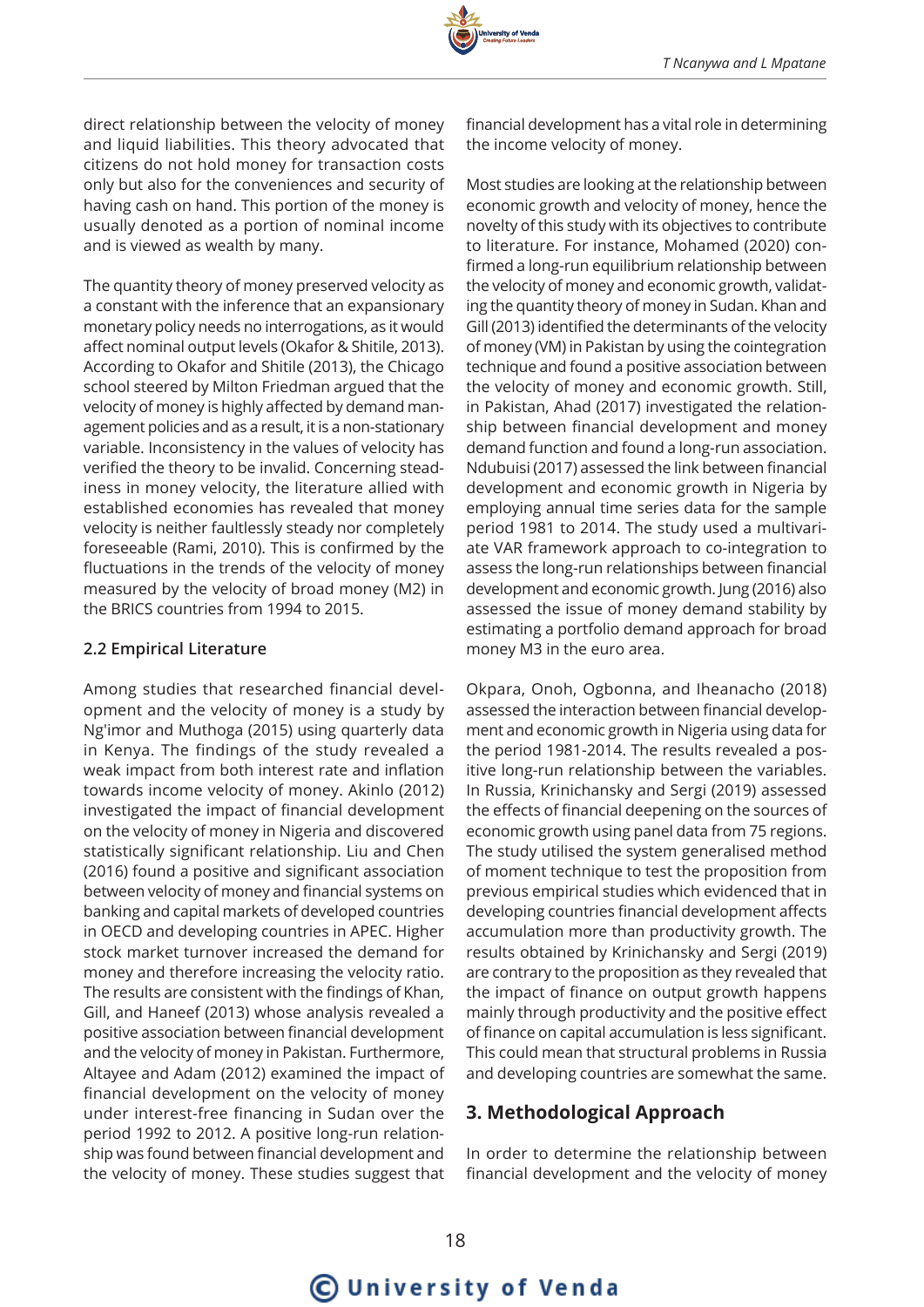in BRICS countries, the annual secondary time series data is collected covering the period 1996 to 2019. The sample period is determined by the availability of data. Data is sourced from the Federal Reserve Bank of ST. Louis, Data Market, World Bank, IMF, and the Global Economy. The study also adopts and modifies the empirical model based on reviewed literature (Akkhtaruzzaman, 2008; Ng'imor & Muthoga, 2015; Liu & Chen, 2016) specified as follows:

$$
VM_{it} = \beta_0 + \beta_1 I_{it} + \beta_2 L L_{it} + \beta_3 SMC_{it} + \varepsilon
$$
 (1)

Where VM is the velocity of money and employs velocity of broad money M2 as a proxy for the velocity of money; I is the real effective interest rate, LL is Liquid liabilities to GDP and SMC is stock market capitalisation to GDP, LL and SMC are proxy for financial development,  $\beta_0$  is intercept,  $\beta_{1}$  are slope coefficients, *it* represent BRICS panel and ε is the error term.

The paper employed four unit root tests namely Levin, Lin, and Chu (LLC), Im, Pesaran and Shin (IPS), and Fisher-ADF and Fisher-PP. It is alluded in Ncanywa and Mabusela (2019) that LLC test apply a panel unit root test for each cross-section data than executing individual unit root tests. While the LLC test assumes homogeneous autoregressive coefficients, IPS test on the other hand allows for heterogeneous autoregressive coefficients. According to Ndoricimpa (2014), the IPS test permits for concurrent stationary and non-stationary data series and also operates on stable panels. Baltagi, Bresson and Pirotte (2008) compared the Fisher-ADF, and Fisher-PP with the LCC and the IPS. Both IPS and Fisher test combine data centred on the individual unit test. The Fisher test, however, has the advantage over the IPS in that it does not entail a balanced panel. The Fisher test is also not limited to one lag length for individual ADF regressions and can be implemented in various unit root tests. However, the Fisher test can only be implemented when the p-values are derived by the Monte Carlo simulations.

The paper tested long run effects using the cointegration tests such as the Pedroni and the Kao cointegration test. To test for the null hypothesis of no cointegration in a panel data model, Pedroni (2004) endorses a set of seven tests from which four are panel statistics and three are grouped panel statistics. The Pedroni test is categorised into two major sections being the Within Dimensions and the Between Dimensions. Pedroni (2004) is an

extension of the Engle and Granger of 1987 two steps. Kao (1999) established a residual-based panel cointegration test. The test is founded on a homogenous panel and assumes a common co-integrating vector.

To determine the long-run and the short-run estimates between financial development and the velocity of money, the Panel Autoregressive Distributive Lag (PARDL), Panel Fully Modified Least Squares (FMOLS) and Panel Dynamic Least Squares (DOLS) were employed. The choice of the PARDL research technique is based on the following reasons: *Firstly*, the procedure is appropriate for a small or limited sample size, which is more suitable to this study due to limitations in the availability of data. *Secondly*, the procedure permits long-run equilibrium to be established through OLS once the lag order of the model is identified. Lastly, ARDL permits for the mixture of *I*(0) and *I*(1) variables as regressors. ARDL models standard least square regressions which include lags of dependent and explanatory variables. The FMOLS and DOLS were employed to reinforce the results.

### **4. Results and Discussion**

The study conducts a formal unit root testing in order to confirm whether the variables are stationary or non-stationary. Table 1 on the next page presents the formal panel unit root test results starting with Levin Lin and Chu (LLC), Fisher ADF, Fisher PP Unit root test results and lastly IM, Pesaran and Shin (IPS) for the BRICS countries.

Table 1 presents the formal unit root tests for the variables starting with the velocity of broad money (M2), real effective interest rate, liquid liabilities to GDP, and stock market capitalisation to GDP respectively. The velocity of broad money is non-stationary at levels under both specifications in the tests of LLC and IPS; and stationary at levels in the intercept and trend of Fisher ADF and PP. This implies that the null hypothesis can be rejected particularly under Fisher ADF and PP intercept and trend. It can be concluded that the velocity of money displayed different orders of integration at levels I (0) and after first differencing I (1).

Real effective interest rate (I) was also tested for unit root as represented in Table 1. The test results obtained have shown that I is non-stationary at levels in the LLC and IPS tests conducted. Real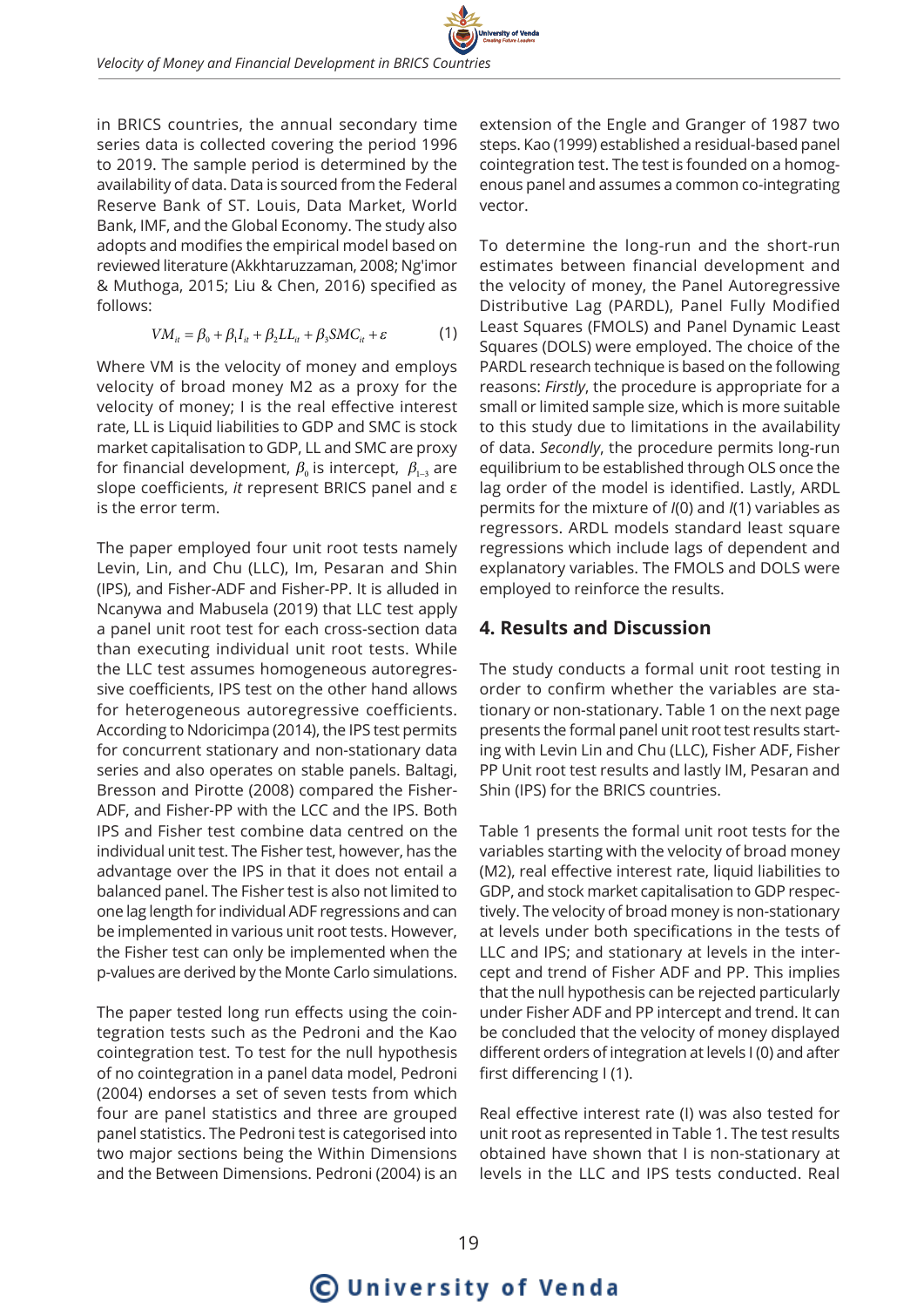| <b>Variable</b>                     | <b>Test</b>           | <b>Test Equation</b>                                                                                                | <b>Level</b> | 1 <sup>st</sup> Difference |
|-------------------------------------|-----------------------|---------------------------------------------------------------------------------------------------------------------|--------------|----------------------------|
| The velocity of broad<br>money (M2) | Levin, Lin, and Chu   | Intercept                                                                                                           | $-0.9549$    | $-4.2785***$               |
|                                     |                       | Intercept and trend                                                                                                 | $-0.5560$    | $-3.2967***$               |
|                                     | Fisher-ADF            | Intercept                                                                                                           | 3.4544       | 36.0700***                 |
|                                     |                       | Intercept and trend                                                                                                 | 11.7653***   |                            |
|                                     | Fisher-PP             | Intercept                                                                                                           | 4.4844       | 24.3996***                 |
|                                     |                       | Intercept and trend                                                                                                 | 21.0333***   |                            |
|                                     | IM, Pesaran, and Shin | Intercept                                                                                                           | 1.2402       | $-4.2934***$               |
|                                     |                       | Intercept and trend                                                                                                 | $-0.4892$    | $-2.9110***$               |
| Real effective interest             | Levin, Lin, and Chu   | Intercept                                                                                                           | 0.4395       | $-3.3944***$               |
| rate (I)                            |                       | Intercept and trend                                                                                                 | $-0.2442$    | $-4.304***$                |
|                                     | Fisher-ADF            | Intercept                                                                                                           | 11.3493***   |                            |
|                                     |                       | Intercept and trend                                                                                                 | 17.3970**    |                            |
|                                     | Fisher-PP             | Intercept                                                                                                           | 7.2184**     |                            |
|                                     |                       | Intercept and trend                                                                                                 | $9.3112**$   |                            |
|                                     | IM, Pesaran and Shin  | Intercept                                                                                                           | 0.4655       | $-3.1129***$               |
|                                     |                       | Intercept and trend                                                                                                 | $-0.8893$    | $-2.1532**$                |
| Liquid liabilities to               | Levin, Lin and Chu    | Intercept                                                                                                           | $-0.0414$    | $-3.8082***$               |
| GDP                                 |                       | Intercept and trend                                                                                                 | $-1.078$     | $-3.582***$                |
|                                     | Fisher-ADF            | Intercept                                                                                                           | 6.2884       | 30.6497***                 |
|                                     |                       | Intercept and trend                                                                                                 | 10.8236      | 22.3150***                 |
|                                     | Fisher-PP             | Intercept                                                                                                           | 7.1226       | 42.2472***                 |
|                                     |                       | Intercept and trend                                                                                                 | 6.2989       | 35.9791***                 |
|                                     | IM, Pesaran, and Shin | Intercept                                                                                                           | 1.8734       | $-3.5643***$               |
|                                     |                       | Intercept and trend                                                                                                 | $-0.4118$    | $-2.5070***$               |
| Stock market                        | Levin, Lin, and Chu   | Intercept                                                                                                           | $-1.1148$    | $-5.772***$                |
| capitalisation to GDP               |                       | Intercept and trend                                                                                                 | $-0.7812$    | $-4.0984***$               |
|                                     | Fisher-ADF            | Intercept                                                                                                           | 7.4756       | 39.6761***                 |
|                                     |                       | Intercept and trend                                                                                                 | 7.9245       | 30.0491***                 |
|                                     | Fisher-PP             | Intercept                                                                                                           | 6.9714       | 58.6592***                 |
|                                     |                       | Intercept and trend                                                                                                 | 5.7812       | 42.4877***                 |
|                                     | IM, Pesaran, and Shin | Intercept                                                                                                           | $-0.0050$    | $-4.7115***$               |
|                                     |                       | Intercept and trend                                                                                                 | 0.7923       | $-3.5838***$               |
| GDP gross domestic product          |                       | ** 5% statistically significant; *** 1% statistically significant; ADF Augmented Dickey Fuller; PP Phillips Perron; |              |                            |

#### **Table 1: Panel Unit Root Results for BRICS Countries**

Source: Own compilation

effective interest rate became stationary in these tests after first differencing. Table 1 indicated that real interest rates have different orders of integration. Another variable tested for the presence of unit is liquid liabilities to GDP (LL). At levels, LL is not stationary in all the tests. A stationary condition is observed only after first difference.

Stock market capitalisation to GDP (SMC) was tested for the presence of unit root using the four tests. SMC proved to be I (1) as it became stationary after first difference. The results obtained are statistically significant with probabilities less than 5%. At levels, all the statistic test values are less than the critical values with probabilities more than five percent.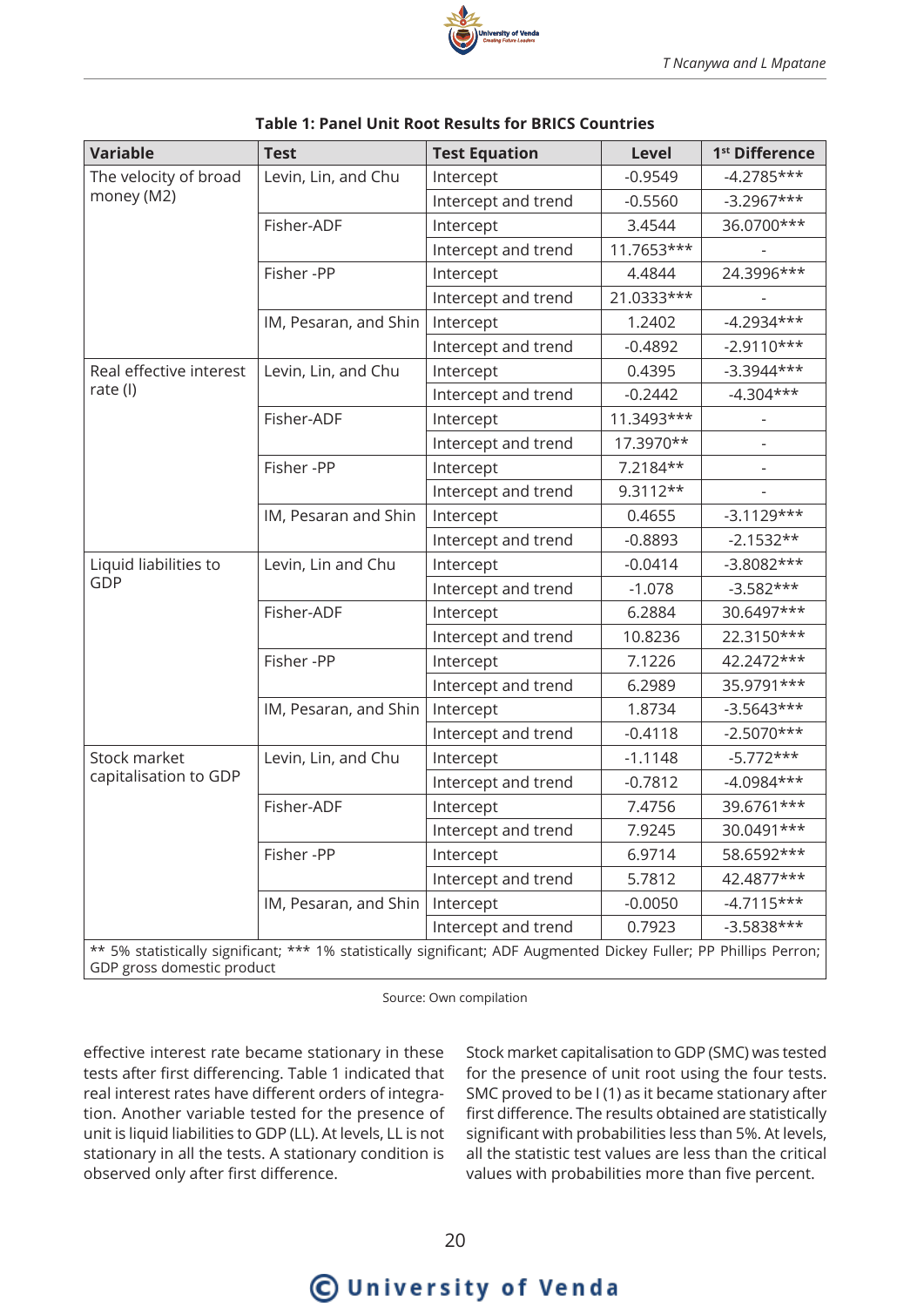Following the panel unit root test is the panel cointegration test, which applies various techniques namely Pedroni panel cointegration test, Kao panel cointegration, and lastly Johansen-Fisher panel cointegration test. This study uses three models, to determine the impact of financial development on the velocity of money in BRICS countries. The study also applies panel autoregressive distributed lag to provide for the estimates of both the long-run and short-run relationship between the variables. Before running the panel cointegration tests, it is vital to conduct the lag length selection criteria in order to optimally select the number of lags to be utilised during the analysis.

Various lag length criteria are provided in E-views, and they include among others Schwarz Information

Criterion, Final Prediction Error, Akaike Information Criterion, and Human-Quinn Information. The study conducted the lag length selection criterion, and the results obtained that one lag can be selected as shown by the majority of the criteria. The results for Pedroni cointegration tests indicated the null hypothesis that there is no cointegration between the variables. The results for each model are represented in Table 2 for BRICS countries.

Table 2 presents Pedroni panel cointegration results for all the test statistics. The results indicate that the variables are cointegrated and statistically significant at 1% significant level except for panel rho-statistics in both the within and between dimension under no deterministic trends. Five out of seven test statistics confirmed the existence of cointegration. Under

| <b>No Deterministic Trends</b>                                      |                           |                      |  |
|---------------------------------------------------------------------|---------------------------|----------------------|--|
| <b>Within Dimension Statistics</b>                                  | <b>Panel t-statistics</b> | <b>Panel p-value</b> |  |
| Panel v-Statistic                                                   | 1.111148                  | (0.1333)             |  |
| Panel rho-Statistic                                                 | $-2.551028$               | (0.0054)             |  |
| <b>Panel PP-Statistic</b>                                           | $-9.075518$               | (0.0000)             |  |
| Panel ADF-Statistic                                                 | $-5.183317$               | (0.0000)             |  |
| <b>Between Dimension Statistic</b>                                  | <b>Panel t-statistics</b> | <b>Panel p-value</b> |  |
| Group rho-Statistic                                                 | 0.442513                  | (0.6709)             |  |
| <b>Group PP-Statistic</b>                                           | $-6.938341$               | (0.0000)             |  |
| Group ADF-Statistic                                                 | $-6.706304$               | (0.0000)             |  |
| <b>Deterministic Intercept and Trend</b>                            |                           |                      |  |
| <b>Within Dimension Statistics</b>                                  | <b>Panel t-statistics</b> | <b>Panel p-value</b> |  |
| Panel v-Statistic                                                   | 0.056034                  | (0.4777)             |  |
| Panel rho-Statistic                                                 | $-1.526648$               | (0.0634)             |  |
| <b>Panel PP-Statistic</b>                                           | $-11.92570$               | (0.0000)             |  |
| Panel ADF-Statistic                                                 | $-5.186772$               | (0.0000)             |  |
| <b>Between Dimension Statistic</b>                                  | <b>Panel t-statistics</b> | <b>Panel p-value</b> |  |
| Group rho-Statistic                                                 | 1.452267                  | (0.9268)             |  |
| <b>Group PP-Statistic</b>                                           | -7.930666                 | (0.0000)             |  |
| Group ADF-Statistic                                                 | $-4.107082$               | (0.0000)             |  |
| No Deterministic Intercept or Trend                                 |                           |                      |  |
| <b>Within Dimension Statistics</b>                                  | <b>Panel t-statistics</b> | <b>Panel p-value</b> |  |
| Panel v-Statistic                                                   | 0.719602                  | (0.2259)             |  |
| Panel rho-Statistic                                                 | $-2.417474$               | (0.0078)             |  |
| Panel PP-Statistic                                                  | -50855647                 | (0.0000)             |  |
| Panel ADF-Statistic                                                 | $-2.920574$               | (0.0017)             |  |
| <b>Between Dimension Statistic</b>                                  | <b>Panel t-statistics</b> | <b>Panel p-value</b> |  |
| Group rho-Statistic                                                 | 0.010444                  | (0.5042)             |  |
| Group PP-Statistic                                                  | $-4.751250$               | (0.0000)             |  |
| <b>Group ADF-Statistic</b>                                          | $-2.707486$               | (0.0034)             |  |
| Notes: Values in () are p-values; P<0.05 is significant at 1% level |                           |                      |  |

**Table 2: Pedroni Panel Cointegration Results for BRICS Countries**

Source: Own compilation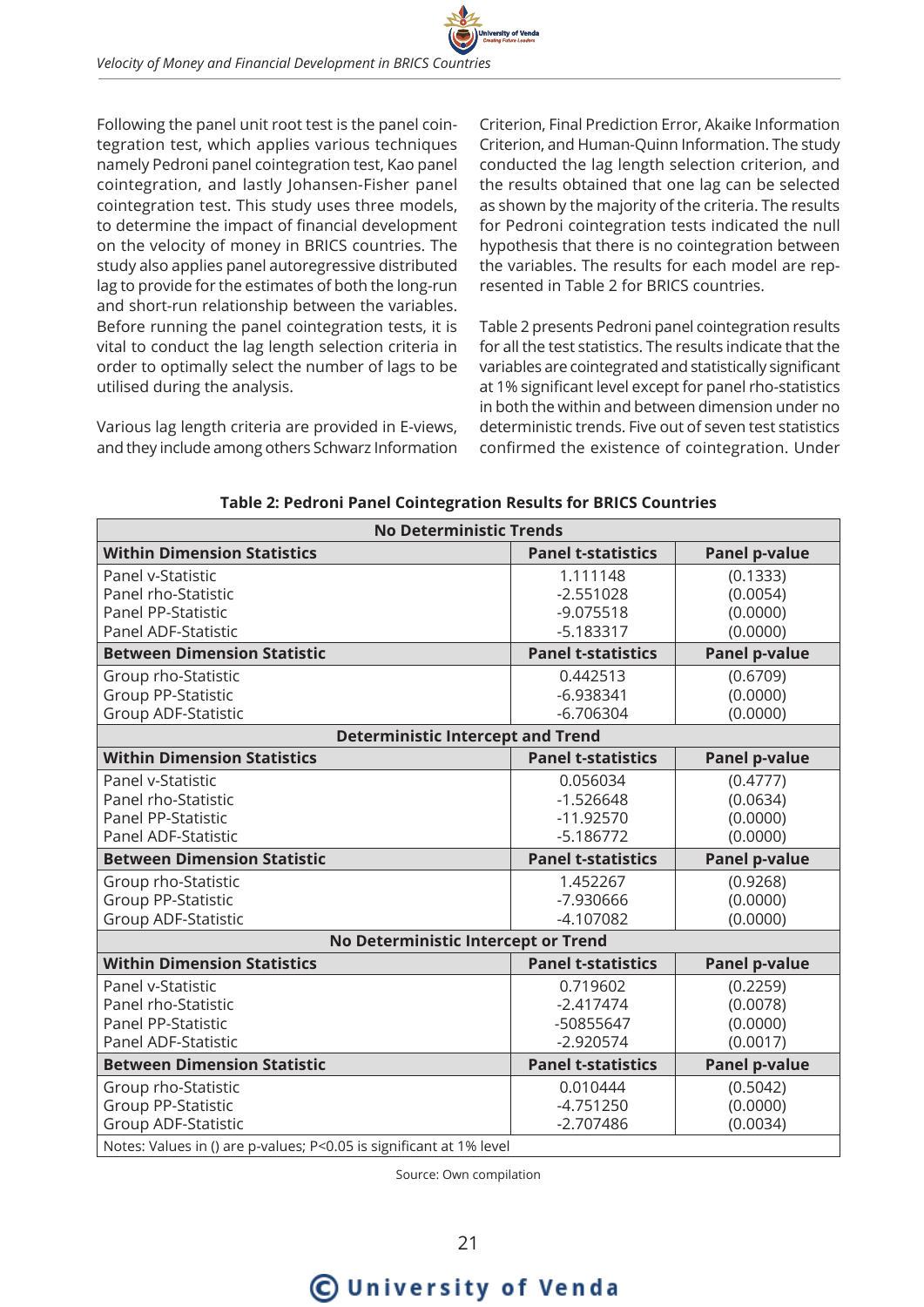

deterministic intercept and trend, the variables are cointegrated and statistically significant at 1% level in both dimensions except for panel v-statistic, panel rho-statistic, and group rho-statistic. Four out of seven test statistics confirmed the existence of cointegration. It has also been recognized that under no deterministic intercept or trend, in the first dimension panel v-statistic is not statistically significant while group rho-statistic is not statistically significant in the second dimension. Five out of seven test statistics confirmed the existence of cointegration. The majority of the Pedroni cointegration test results revealed the existence of cointegration amongst the variables and therefore the study rejects the null hypothesis of no cointegration and accepts the alternative hypothesis. These results designate a long-run relationship in the series.

Another panel cointegration technique adopted by this study is the Kao panel cointegration test. The null hypothesis for this test is that there is no cointegration between the velocity of money and financial development in BRICS countries. Table 3 represents the results obtained for BRICS countries.

Table 3 shows that cointegration exists between the variables with the ADF t-statistics of -2.4251 and the probability of 0.77% which is less than 5%. These results mean that the study rejects the null hypothesis. The results indicate that velocity of broad money, real effective interest rate, liquid liabilities to GDP, and stock market capitalisation to GDP are cointegrating and therefore have a longrun relationship.

#### **Table 3: Kao Panel Cointegration Results for BRICS Countries**

| <b>Statistic Methods</b>                   | t-statistic                         | P-value  |
|--------------------------------------------|-------------------------------------|----------|
| ADE<br>Residual variance<br>l HAC variance | $-2.425104$<br>37.75063<br>15.94209 | (0.0077) |

Source: Own compilation

Since the panel unit root tests obtained have excluded the possibility of I (2) variables and confirmed the variables to be stationary at levels and first difference, panel autoregressive distributed lag (PARDL) is therefore implemented to provide for the estimates of both the long-run and short-run relationship between the variables. The study used one lag as selected by lag length selection.

The long-run influence of financial development on the velocity of money is presented in Table 4 for BRICS countries as well as the short-run analysis from differenced variables and the speed of adjustment at which the model converges towards the equilibrium.

The results shown in Table 4 show that the real effective interest rate has a negative sign and statistically significant. The implication is that higher levels of interest rate are linked with lower levels of the velocity of money which shows a negative influence of interest rate towards the velocity of money. The results are contrary to the theory and the works of Omer (2010), Okafor & Shitile (2013), and Rami (2010)

| <b>Variables</b>          | <b>Coefficients</b> | <b>Probability</b> |
|---------------------------|---------------------|--------------------|
| <b>Long run Equation</b>  |                     |                    |
|                           | $-0.1924$           | 0.0000             |
| LL                        | 1.1705              | 0.0000             |
| <b>SMC</b>                | $-0.0376$           | 0.0052             |
| <b>Short-run Equation</b> |                     |                    |
| Speed of adjustment       | $-0.6854$           | 0.0310             |
| $D($ l $)$                | 0.0623              | 0.3692             |
| D(LL)                     | $-0.0636$           | 0.8958             |
| D(SMC)                    | 0.0703              | 0.0749             |

**Table 4: Panel Autoregressive Distributed Lag (PARDL) Test Results for BRICS Countries**

Notes: I, real effective interest rate; LL, Liquid liabilities to GDP; SMC, stock market capitalisation to GDP; D(I), differenced real effective interest rate; D(LL), differenced Liquid liabilities to GDP; D(SMC), differenced stock market capitalisation to GDP

Source: Own compilation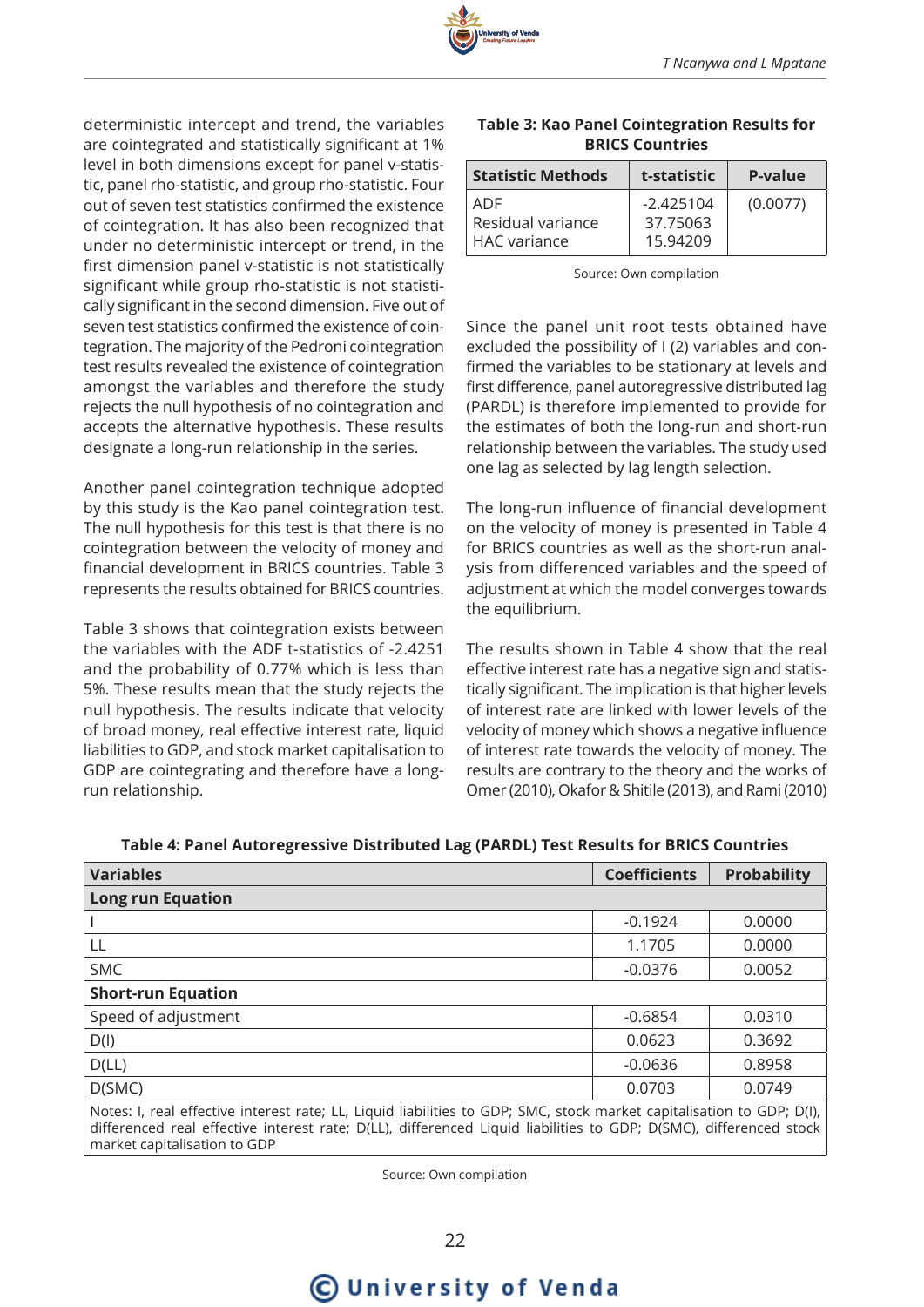amongst others where a positive impact was found toward velocity of money from the interest rate. The results depict that in the long run, a 1% increase in real effective interest rate will result in a decrease of 19.24% in the velocity of broad money. However, results correspond to the results attained by Akinlo (2012) where interest rate had a significant negative influence on the velocity of money implying that an increasing interest rate leads to an increase in money demand which then leads to a decrease in the velocity of money. Ng'imor and Muthoga (2015), however, found a weak impact from both interest rate and inflation towards income velocity of money.

As for liquid liabilities to GDP (LL) a positive and statistically significant relationship is found towards the velocity of money in the long run. Table 4 depicts that a unit change in liquid liabilities to GPD will result in an increase of 117% in the velocity of money. The results are consistent with the findings of Khan et al (2013), Gill (2010) and Altayee & Adam (2012) whose analysis revealed a positive association between financial development and velocity of money in Pakistan. Akhtaruzzaman (2008) argued that at fundamental stages of financial development should have a positive impact on the velocity of money so that the velocity of money increase with financial development which corresponds to the results obtained by this study. This is also shared in the Cambridge money demand theory that liquid liabilities can positively influence velocity for money.

Furthermore, a long-run negative and significant relationship exists between velocity of broad money and stock market capitalisation. A unit increase in stock market capitalisation would result in a 3.76% decrease in the velocity of broad money. Investment in stock market capitalisation is an opportunity cost of holding money particularly when the return on investment is high. The implication is that an increase in stock market capitalisation would lower

the amount of money and therefore reducing the velocity of money. The results conform to the existing literature and correspond to Okafor & Shitile (2013) where a negative impact was found towards the velocity of money from stock markets capitalisation. This is also in line with the classical quantity theory that supports the negative relationship in the velocity for money and stock market capitalisation nexus.

The speed of adjustment indicates the speed at which the equilibrium will be restored in the next period. As illustrated in Table 4 a negative and statistically significant speed of adjustment of -0.6854 has been obtained which indicates that about 68.54% of disequilibrium is rectified per annum if changes are made to indicators of financial development about their effects. This means that if there are financial development inequities in the economy in a year, 68.54% of those inequities will be rectified in the next year.

In the short run, a positive but insignificant influence from both the real effective interest rate and stock market capitalisation to GDP is observed towards the velocity of money. Regarding Liquid liabilities to GDP, a negative and insignificant impact toward the velocity of money is revealed.

Table 5 shows a negative and statistically significant estimated coefficient for effective interest rate towards the velocity of broad money. This means that the real effective interest rate has a negative impact on the velocity of money. On the other hand, both liquid liability and stock market capitalisation estimated coefficients are positive and statistically significant towards M2. The interpretation is that the two variables have a positive impact on the velocity of money and are essential factors of the velocity of money in BRICS countries. The sign displayed by liquid liability in the model of FMOLS is different from the panel autoregressive distributed lag.

**Table 5: Panel Fully Modified Least Squares (FMOLS) for BRICS Countries**

| <b>Variables</b>                                                                                               | <b>FMOLS</b>                   | t-statistic & P-value                                   |
|----------------------------------------------------------------------------------------------------------------|--------------------------------|---------------------------------------------------------|
| Real effective interest rate (I)<br>Liquid Liabilities to GDP (LL)<br>Stock market capitalisation to GDP (SMC) | $-0.0036$<br>1.03327<br>0.1727 | $-3.4772(0.0008)$<br>16.4487 (0.0000)<br>6.1663(0.0000) |
| Dependent variable: Velocity of broad money (M2)                                                               |                                |                                                         |

Source: Own compilation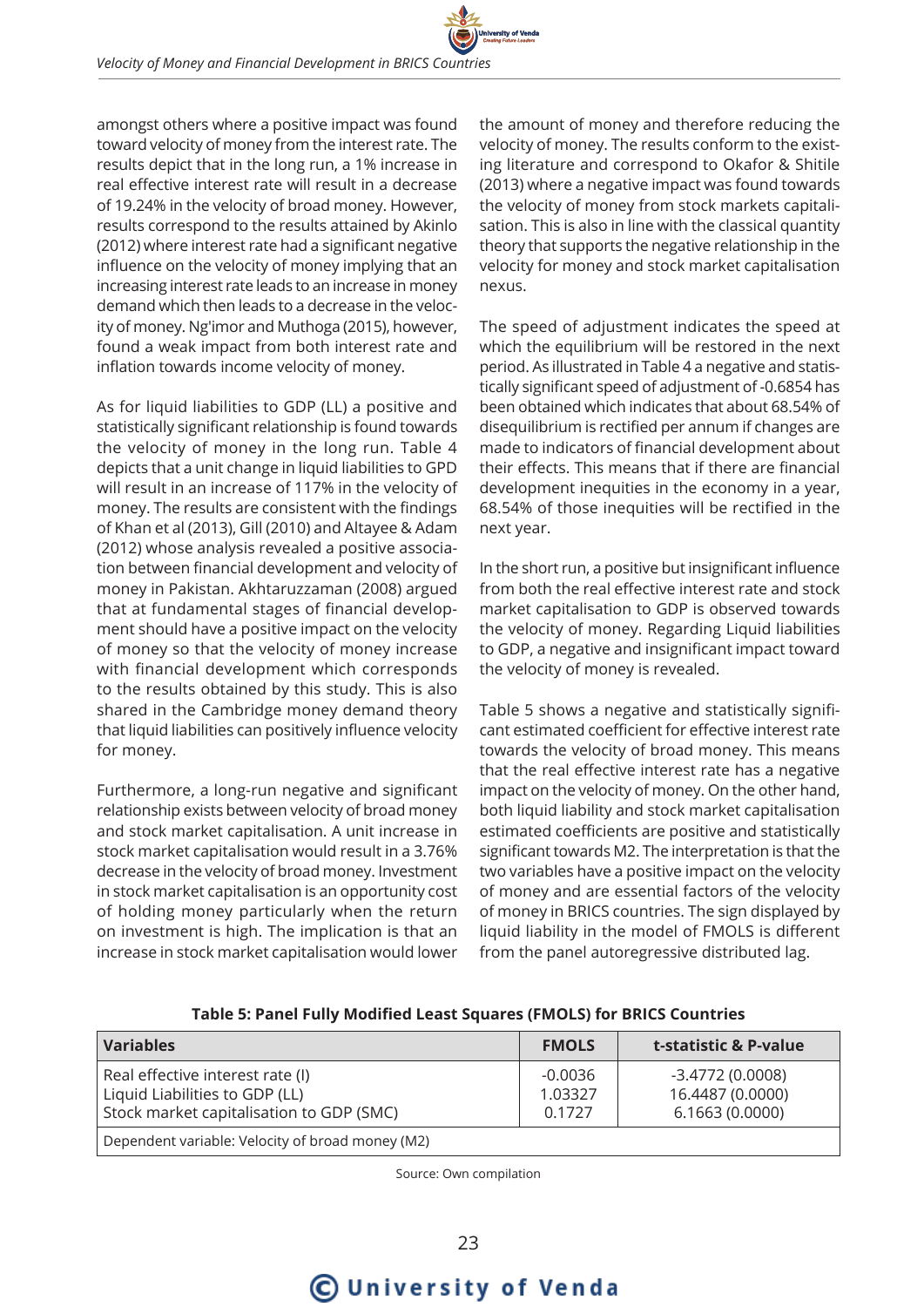| <b>Variables</b>                                                                                                             | <b>DOLS</b>                   | t-statistic & P-value                                   |
|------------------------------------------------------------------------------------------------------------------------------|-------------------------------|---------------------------------------------------------|
| Real effective interest rate (I)<br>Liquid Liabilities to GDP (LL)<br>Stock market capitalisation to GDP (SMC)               | $-0.2571$<br>0.9394<br>0.2454 | $-2.4694(0.0214)$<br>8.9941 (0.0000)<br>9.0120 (0.0000) |
| Dependent variable: Velocity of broad money (M2)<br>Adjusted R-Squared 0.9974<br>P < 0.05 is statistically significant at 5% |                               |                                                         |

#### **Table 6: Panel Dynamic Least Squares (DOLS) for BRICS Countries**

Source: Own compilation

Table 6 presents the findings of the panel DOLS estimates, and the results indicate a negative impact of interest rate towards the velocity of money. The coefficient is negative and statistically significant with a probability of 0.2% which is less than 5%. As for liquid liability and stock market capitalisation, a positive impact towards the velocity of money exists and the estimated coefficient is positive and statistically significant with the probability of 0%.

# **5. Conclusion and Recommendations**

The study aimed to investigate the impact of financial development on velocity of money in Brazil, Russia, India, China and South Africa (BRICS) countries for the period 1996 to 2019. The study employed a panel autoregressive distributive lag (PARDL) to estimate the relationship between financial development and velocity of money in BRICS countries. In addition, panel fully modified least squares and panel dynamic least squares were employed to supplement PARDL.

A long run relationship between financial development and velocity of money in BRICS countries was confirmed. A positive and statistically significant long run relationship was found between liquid liabilities to GDP and velocity of money, while a negative and statistically significant relationship was found with stock market capitalisation to GDP. The speed of adjustment indicted that about 68.5% of disequilibrium would be rectified in the next year in the BRICS countries. It can be concluded that financial development has a strong significant impact on velocity of money particularly when liquid liabilities were considered.

The positive significant influence of liquid liabilities on the velocity of money in the long run could have significant effects on the economy, especially on household and bank's policymakers. The key for

policymakers is to ensure that banks better their unique position among financial intermediaries through their function of availing money. The financial sector needs to increase liquidity especially in times of hardship like in recession or shocks due to diseases so that investors are not left with illiquid portfolios that cannot bring a valuable return. This could be beneficial in the current global COVID-19 pandemic era. People can safely store their assets in liquid portfolios such as a savings or checking account at their local bank or credit union, a money market account, or/and short-term certificates of deposit. This should be accompanied by institutional reforms as they enable the potential of the financial to contribute to the ultimate goal of economic growth. The reforms will enhance the confidence of the population to save more in the short term and therefore generating more money for banks to lend to the private sector and this will ultimately result in increased economic growth. The study, therefore, makes recommendations that since financial stability, both globally and within countries, generates jobs and improves productivity more should be done in ensuring an effective and sound developed financial sector system.

# **References**

- Aggarwal, S. 2013. *The uncovered interest rate parity puzzle in the foreign exchange market*. Leonard N. Stern School of Business: New York.
- Ahad, M. 2017. Financial development and money demand function: Cointegration, causality and variance decomposition analysis for Pakistan. *Global Business Review*, 18(4):811-824.
- Akhtaruzzaman, M. 2008. *Financial Development and the Velocity of Money Under Interest-Free Financing System: An Empirical Analysis* (Vol. 806, pp. 1-31). Working Paper Series: WP.
- Akhtaruzzaman, M. 2008. Policy Analysis Unit (PAU).
- Akinlo, A.E. 2012. Financial development and the velocity of money in Nigeria: An empirical analysis. *The Review of Finance and Banking*, 4(2):97-113.